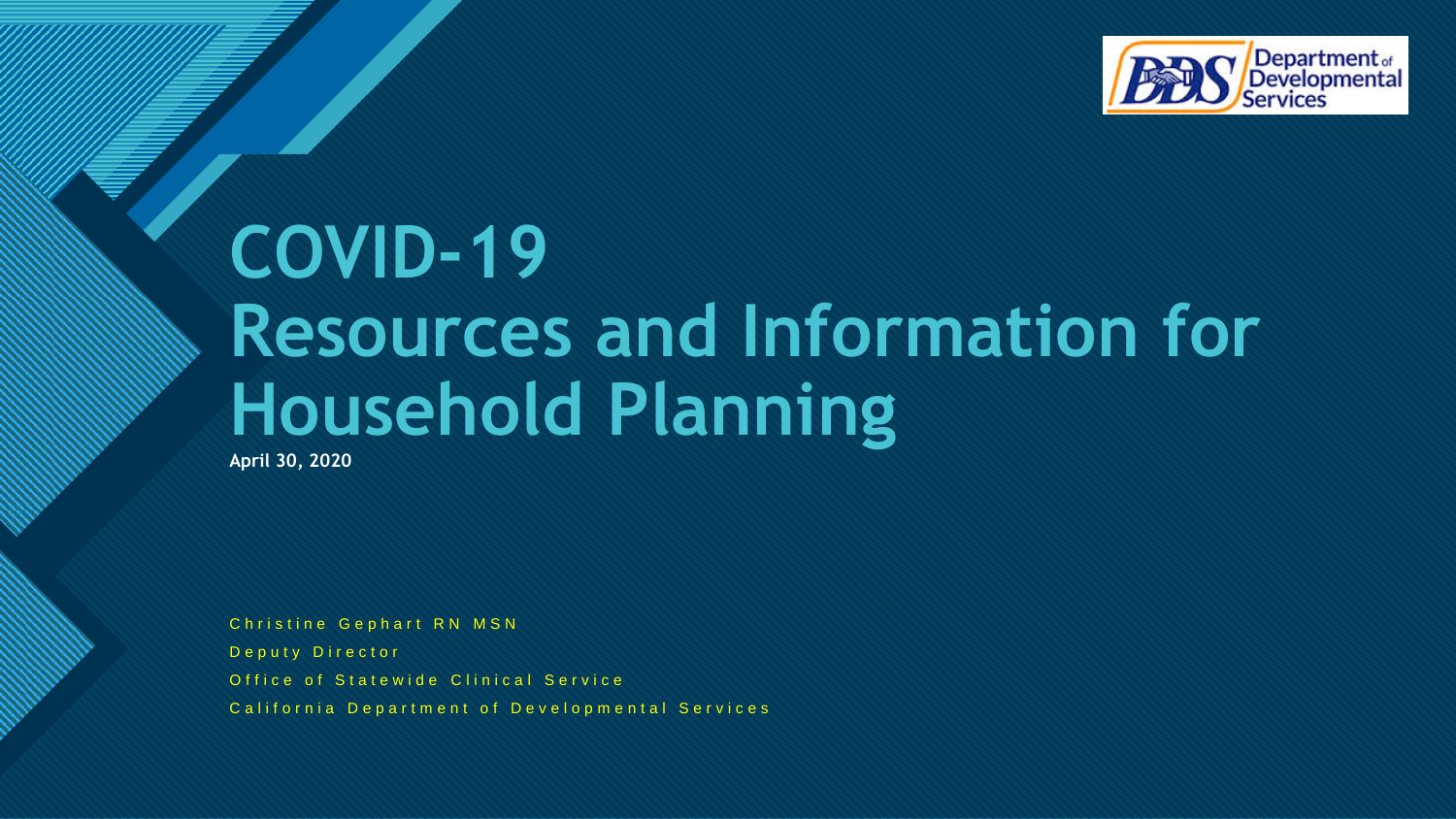# **Information/Resources:**

**Click to edit Master the State of the State of the State of the State of the State of the State of the State of the State of the State of the State of the State of the State of the State of the State of the State of the S** 

# **[https://www.dds.ca.gov](https://www.dds.ca.gov/)**

**[https://www.cdc.gov/coronavirus/2019](https://www.cdc.gov/coronavirus/2019-ncov/index.html) ncov/index.html**

**[https://www.cdph.ca.gov/Programs/CID/DCDC/Pa](https://www.cdph.ca.gov/Programs/CID/DCDC/Pages/Immunization/ncov2019.aspx) ges/Immunization/ncov2019.aspx**

It is recommended that you stay informed and regularly visit reliable COVID-19 websites, specifically Centers for Disease Control and Prevention (CDC), and the California Department of Public Health ( C D P H ), for any updates.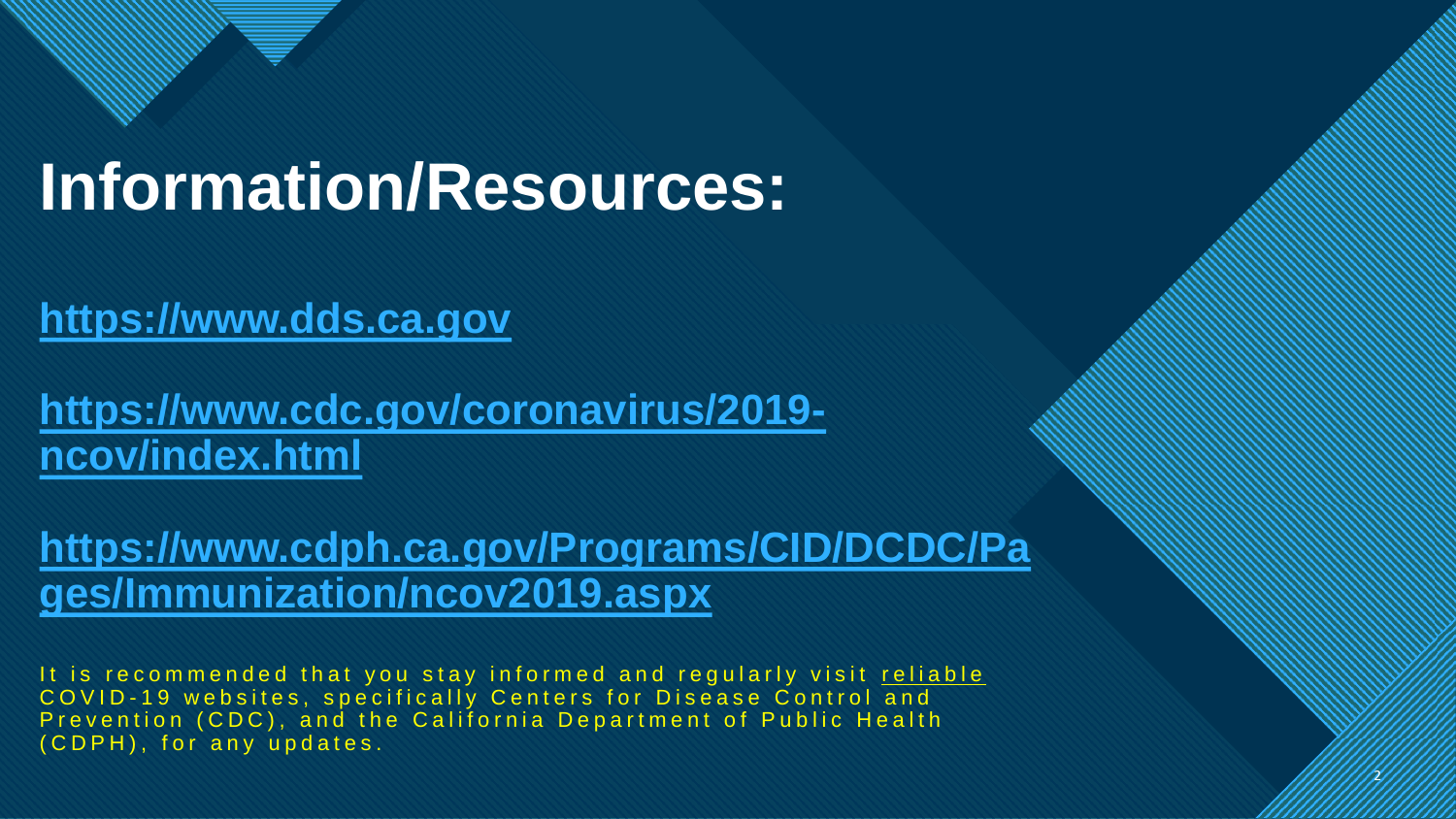# **Plan Ahead – Things to Consider**

**Click to edit Master the State of the State of the State of the State of the State of the State of the State of the State of the State of the State of the State of the State of the State of the State of the State of the S** 

# • Caretaker Planning

- **Strategize Unique Household Needs/Risks**
- Trusted and Familiar Back-ups Circle of Support
- Dedicated Staff/Support

### • MD and DPH Phone Numbers Posted

3

3

### • Emergency Contact List

• Who can you call when you need help

# • Plan for a trip to the Hospital

- Bag
- Medication List
- Communication Tools

**[Health Passport Example #1](https://www.dds.ca.gov/wp-content/uploads/2020/04/FCIC_Health_Passport_Form_Typeable_English.pdf)**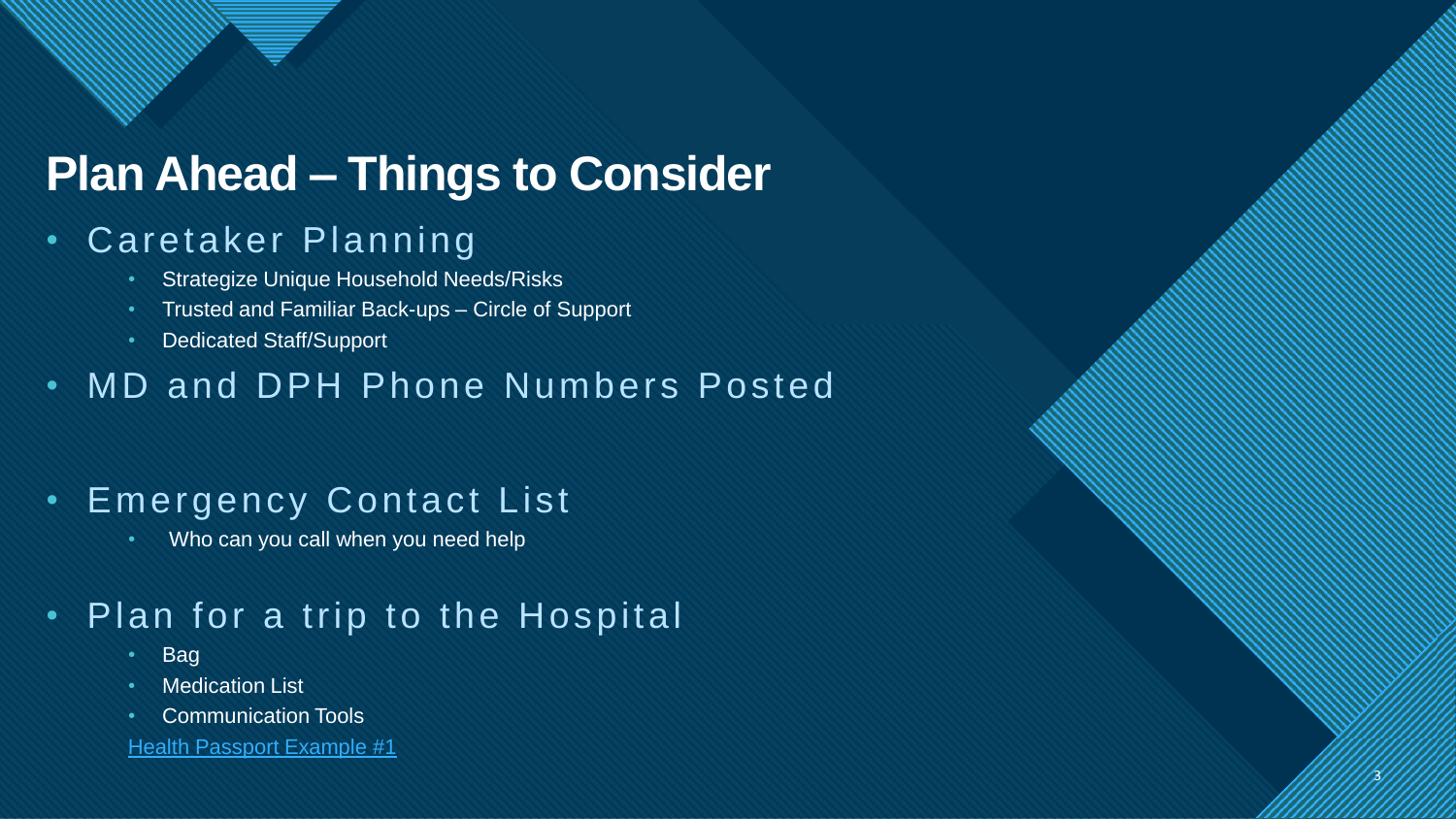

4

4

# **Click to edit Master title style Plan Ahead – Things to Consider Based on the Unique needs of your Home/Household**

### If Isolation is needed:

*How many household members/risk factors?*

- Home Layout
	- Room/Bathroom (clutter free)
	- Ventilation
	- Shared Space/Meals
- **Equipment** 
	- Masks/N95 Masks
	- Gloves
	- Thermometers
	- Cleaning Supplies

### PRACTICE!!! Form Habits Now.

### Should you wear a face mask?

[http://www.cdc.gov/coronavirus/2019-ncov/prevent-getting-sick/diy-cloth](http://www.cdc.gov/coronavirus/2019-ncov/prevent-getting-sick/diy-cloth-face-coverings.html)face-coverings.html Cloth face coverings should: Fit snugly but comfortably against the side of the face Be secured with ties or ear loops include multiple layers of fabric Allow for unrestricted breathing Be machine washable/dryer safe without damage or change to shape Mask making tutorial video: <http://www.youtube.com/watch?v=tPx1yqvJgf4&feature=youtu.be>

#### Disinfect Surfaces

What surfaces should you disinfect? Regularly clean all surfaces that are frequently touched Examples: Counters, tabletops, door knobs, light switches, medical equipment like thermometers, remote controls and cell phones.

### Use EPA approved Disinfectants

[https://www.cdc.gov/coronavirus/2019-ncov/prevent-getting](https://www.cdc.gov/coronavirus/2019-ncov/prevent-getting-sick/disinfecting-your-home.html)sick/disinfecting-your-home.html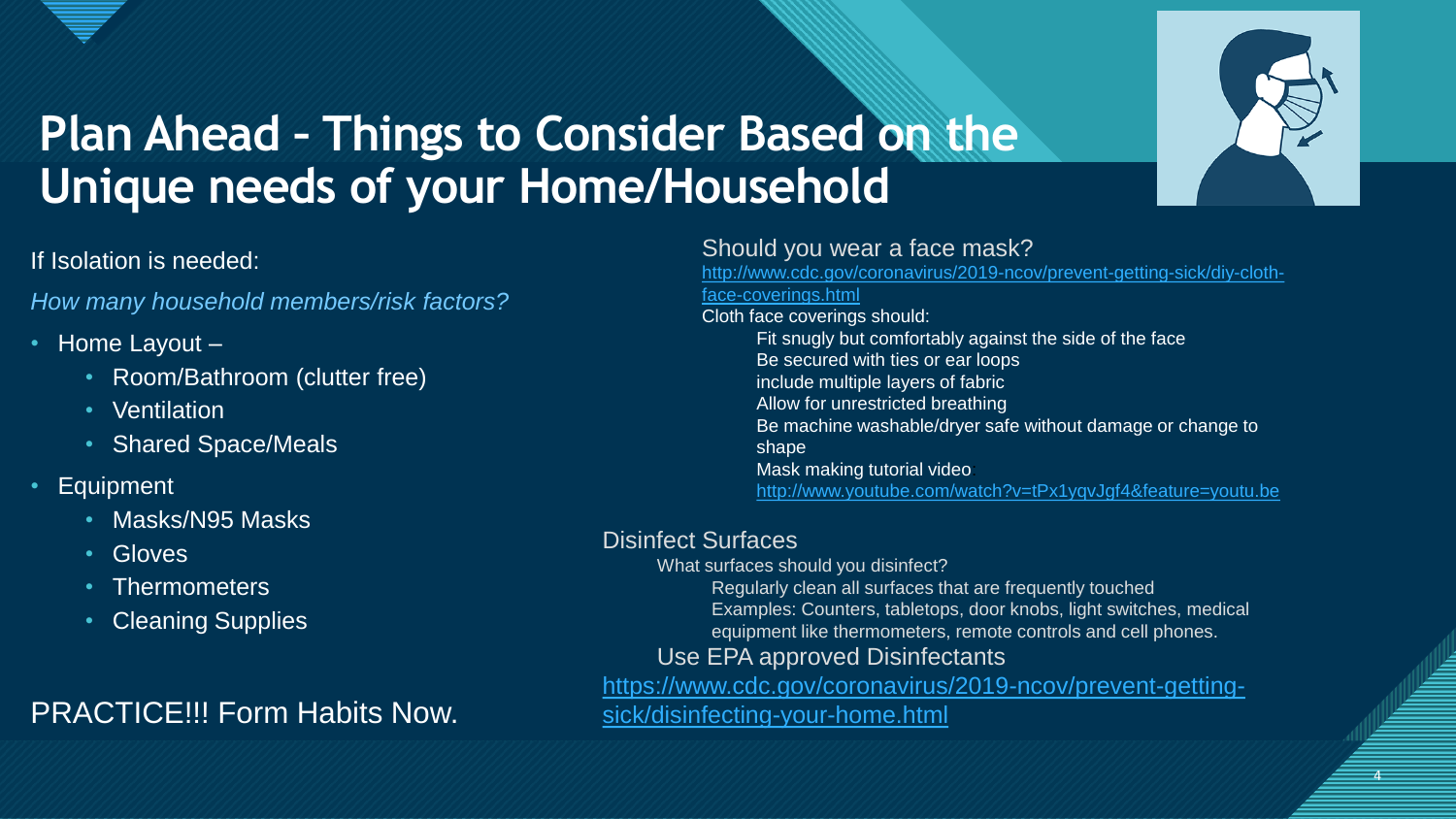# **Isolation Measures**

### ✓ **Who and When to Isolate?**

• CDC Home Care Guidance:<http://www.cdc.gov/coronavirus/2019-ncov/hcp/guidance-home-care.html>

### **Home Isolation occurs when:**

- Anyone who is suspected of or confirmed as positive for COVID-19
- Prior to isolation measures individuals must be evaluated by a physician and should be in consultation with the local public health department staff
- Medical professional/public health officials make a determination that the individual requires home care in isolation from other people
- **NOTE:** *Individuals must be medically stable OR recently discharged to home care following a hospitalization for COVID-19 illness to safely receive care within the home*

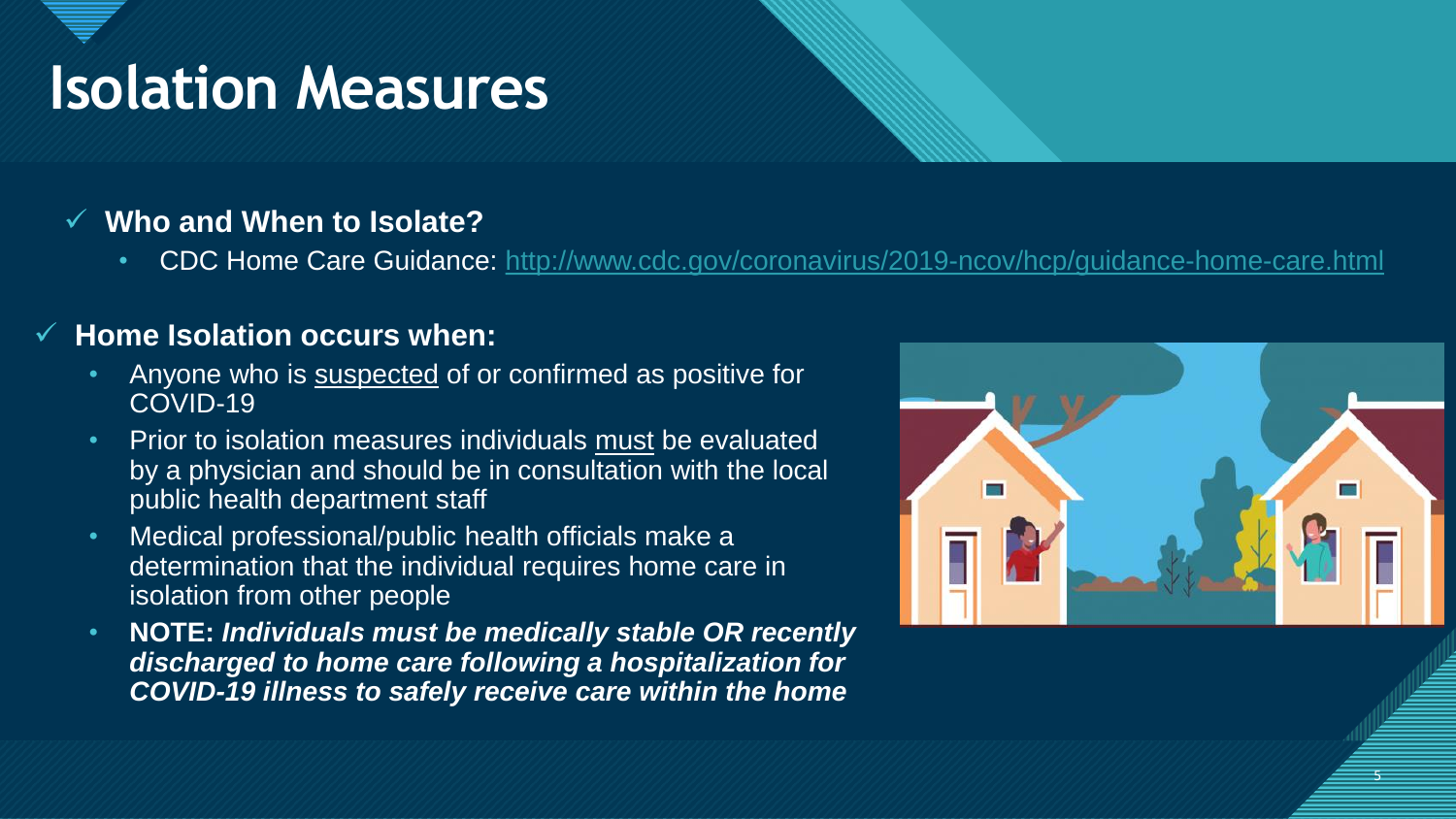### **IOME ISOIATION CONTINUES... Home Isolation continues…**

### ✓**What to do when someone is in isolation:**

- Use standard and transmission-based precautions
- **CDC - [Basic Infection Transmission Precautions](http://www.cdc.gov/infectioncontrol/basics/transmission-based-precautions.html)**
- ✓ **Use Personal Protective Equipment (PPE)**
- ✓ **Optimizing PPE Supply – What to use when you don't have PPE**
	- **CDC - [Optimizing PPE Supply Strategy](http://www.cdc.gov/coronavirus/2019-ncov/hcp/ppe-strategy/index.html)**
- ✓**PPE donning/doffing:**

*PPE is only effective with proper use! Learn CDC tips for proper use PPE:* 

- **CDC - [Proper Use of PPE \(COVID-19\)](http://www.cdc.gov/coronavirus/2019-ncov/hcp/using-ppe.html%20/)**
- **CDC - [Proper Use of Respirator Mask \(FAQ\)](http://www.cdc.gov/coronavirus/2019-ncov/hcp/respirator-use-faq.html)**
- **More videos on proper donning N95/Respirator mask:** 
	- [Video 1 \(3M 1870\)](https://gcc01.safelinks.protection.outlook.com/?url=https%3A%2F%2Fwww.youtube.com%2Fwatch%3Fv%3DLHHwVdcZPbs&data=02%7C01%7Ckasie.gee%40dds.ca.gov%7C724a269d8af54c64160f08d7d748aa70%7C7cfc5487eae84559b408d4e67432d3d2%7C0%7C0%7C637214579408614219&sdata=gk1Ps9sWa0nGry5HcW5UzbQj5X9cGLIdG3gH21A1%2Bn0%3D&reserved=0)
	- [Video 2 \(3M 1860/1860S\)](https://gcc01.safelinks.protection.outlook.com/?url=https%3A%2F%2Fwww.youtube.com%2Fwatch%3Fv%3DLHHwVdcZPbs&data=02%7C01%7Ckasie.gee%40dds.ca.gov%7C724a269d8af54c64160f08d7d748aa70%7C7cfc5487eae84559b408d4e67432d3d2%7C0%7C0%7C637214579408624175&sdata=cKD08cgrRKbSeVE5T7VUzlv%2Bu%2Fjsqz6xJS%2BMAA%2FSvE4%3D&reserved=0)



6

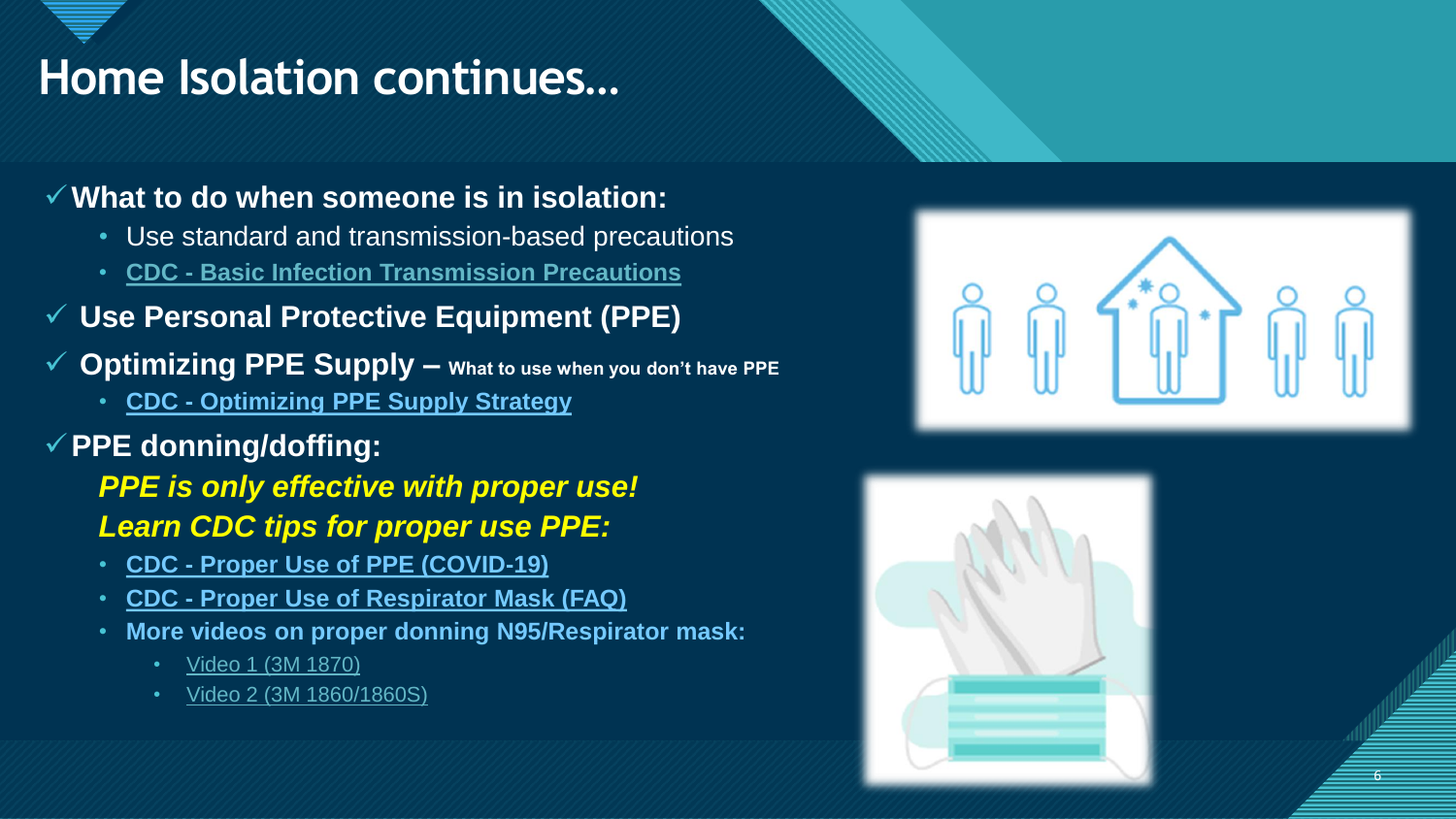### **Comme Isolation Continued... 3. Home Isolation Continued…**

- ✓**Monitor the person for worsening symptoms.**
- **<https://www.cdc.gov/coronavirus/2019-ncov/symptoms-testing/symptoms.html>**
- ✓**Know the emergency warning signs – When to Call 911**
- ✓**Ensure proper hydration.**
- ✓**If indicated and at the advice of the physician, provide over the counter medications to help with symptoms.**
- ✓**Limit contact with the individual to the extent possible**
- ✓**Clean and Disinfect**
- **CDC - [What to do if you are sick or caring for someone who is sick?](http://www.cdc.gov/coronavirus/2019-ncov/if-you-are-sick/care-for-someone.html)**

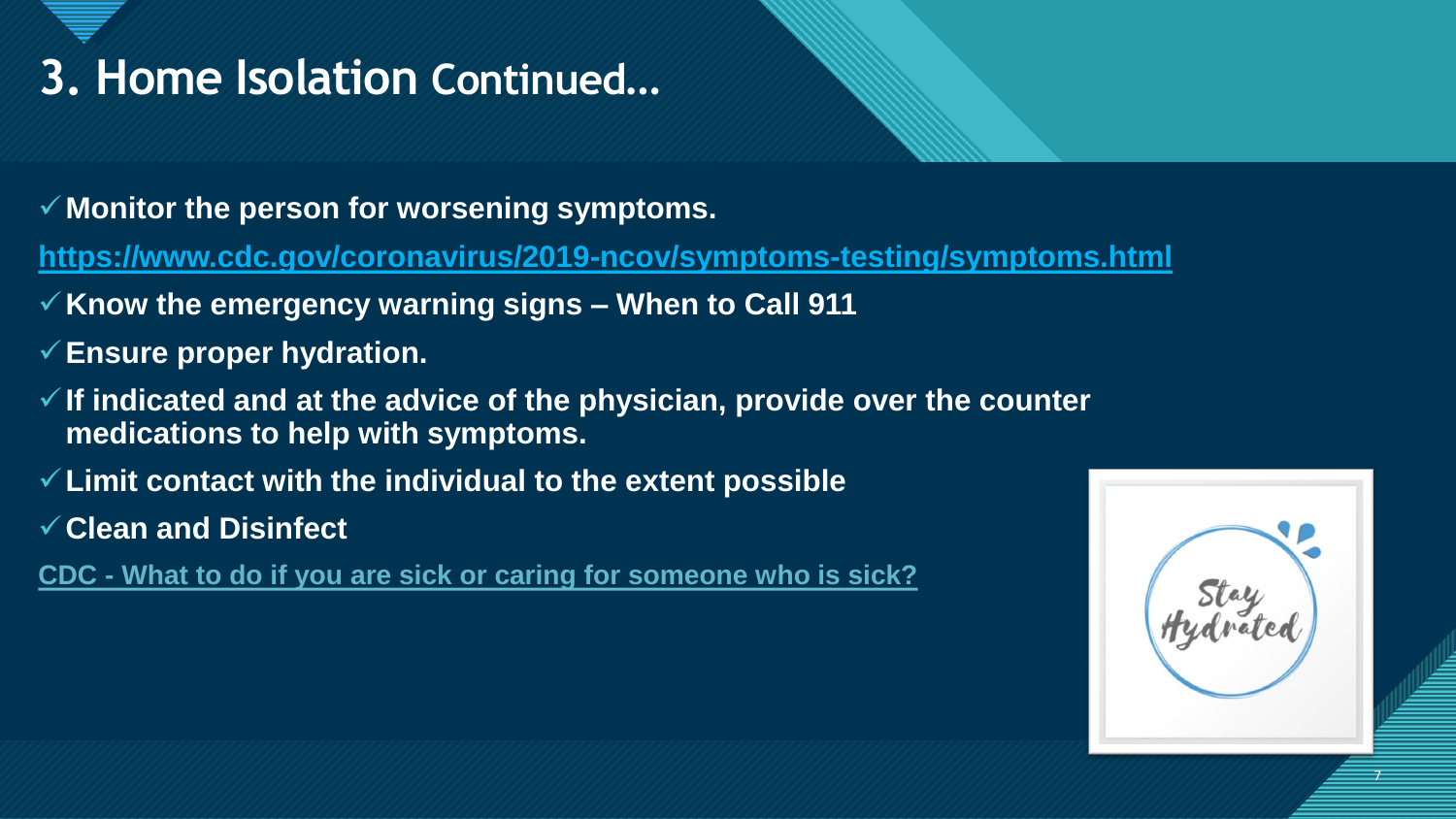# **Click to edit Mass Controller Solid Mass Controller Solid Mass Controller Solid Mass Controller Solid Mass Co Home Isolation …**

### ✓ **When does Isolation end?**

- **CDC - [What to do if you are sick or caring for](http://www.cdc.gov/coronavirus/2019-ncov/if-you-are-sick/care-for-someone.html)  someone who is sick?**
- ✓ **Per Current CDC Guidance - People with COVID-19 may stop isolation under the following conditions:**
	- If they *will not have a test* to determine if they are still contagious, they can leave the home after three things happen:
		- $\triangleright$  They have had no fever for at least 72 hours (3 full days without the use of fever reducing medicine) AND
		- ➢ Other symptoms have improved, such as cough and shortness of breath, AND
		- $\triangleright$  At least 7 days have passed since their symptoms first appeared.

*Always follow your MD and Local County Public Health Guidance to find out when it is safe to end Home Isolation*

### If the individual *is tested* to determine if they are still contagious, they can leave the home after three things happen:

- $\triangleright$  They no longer have a fever without the use of fever reducing medicine, AND
- $\triangleright$  Other symptoms have improved, such as cough and shortness of breath, AND
- $\triangleright$  They receive 2 negative tests in a row, 24 hours apart.

*Always follow your MD and Local County Public Health Guidance to find out when it is safe to end Home Isolation*

8